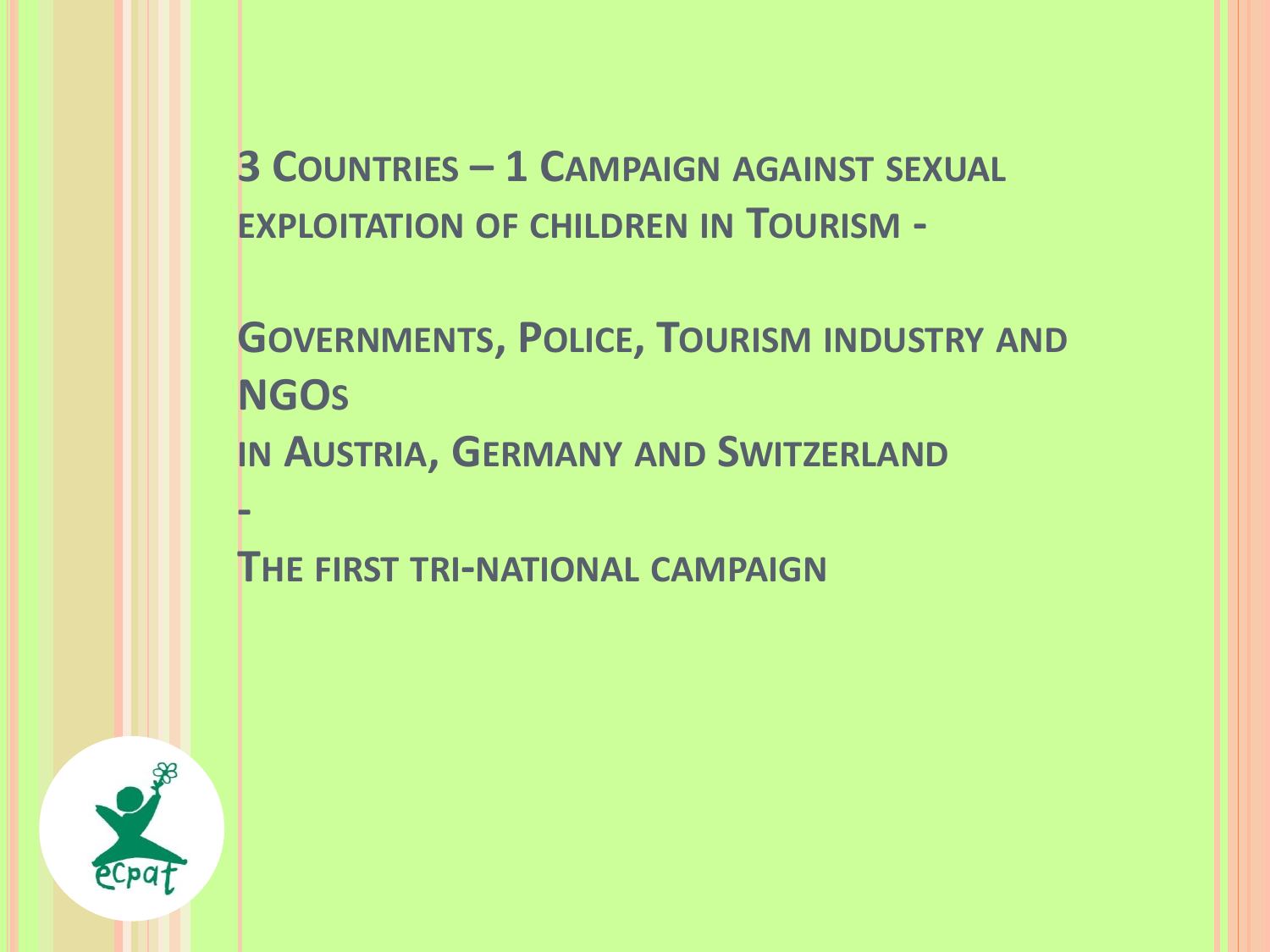## **Initiative**

- **– BMWFJ (Ministry) in Austria in 2009**
- **– First Step: 3 governments met in Vienna**
- **– First decision:** 
	- **1. to cooperate with other stakeholder from the tourism industry and ngos**
		- **2. to develop a campaign to raise awareness**
	- **3. to run a two–day workshop in Vienna to design the campaign**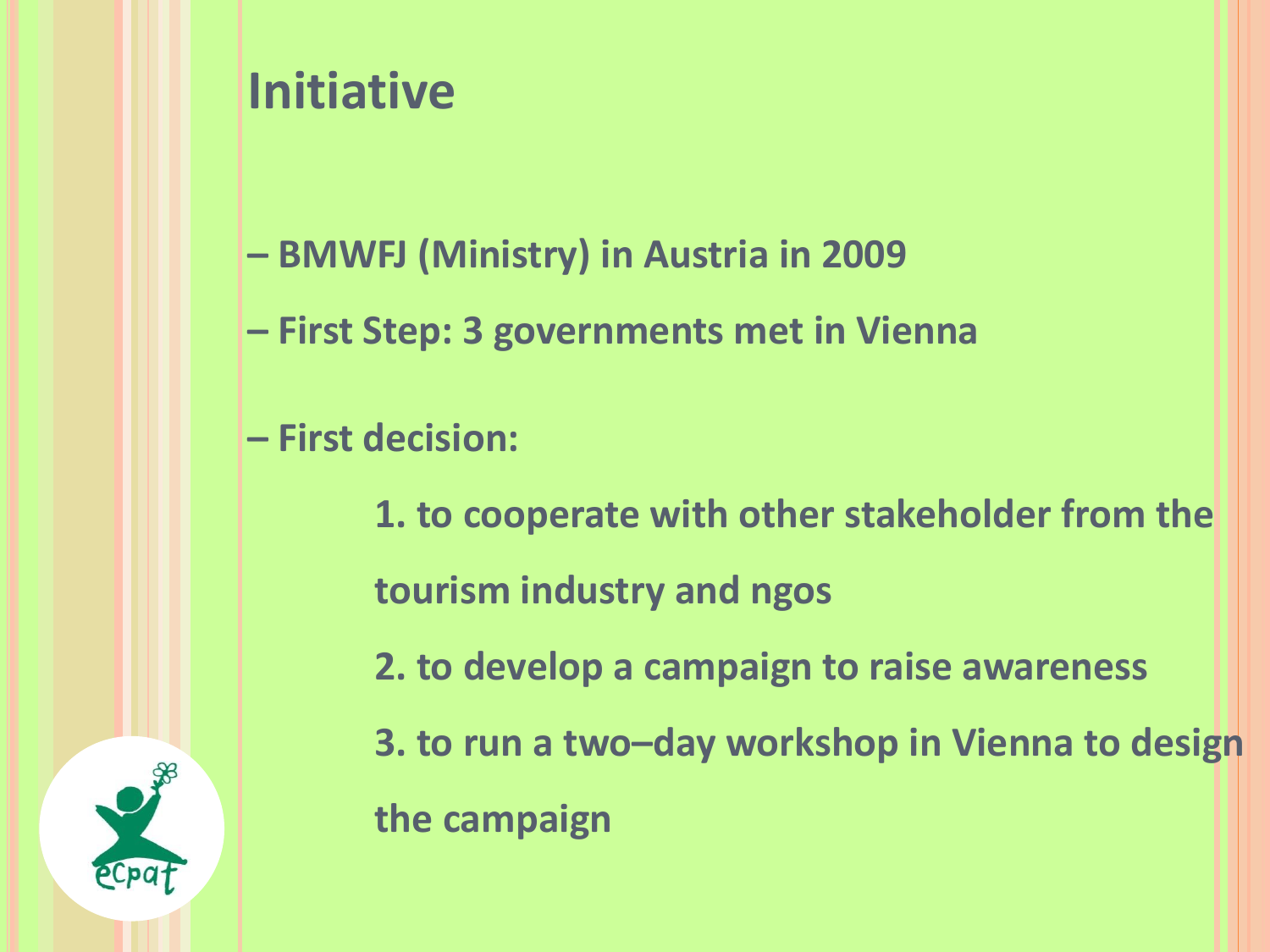## **Objectives:**

**– Awareness raising to protect children in travel and tourism** 

**– Exchange between different countries and various stakeholders**

**– to learn from good practice in other countries**

**– Support activities for the child protection code**

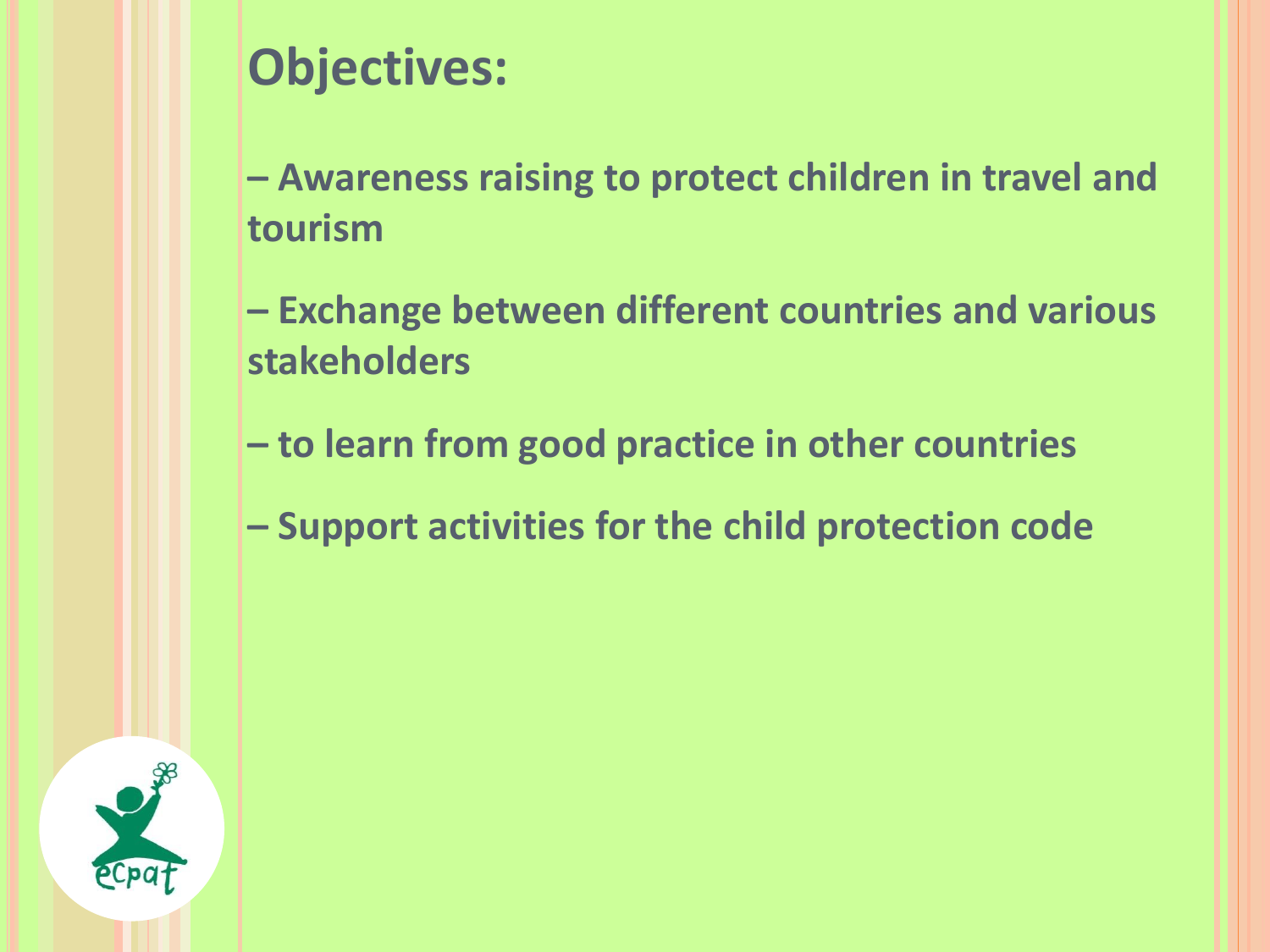# **Key elements of the tri-national Campaign**

- **- identification of existing activities in one of the three countries as common campaign measures**
- **- cooperation of government, private sector and ngos**
- **- creation of a communication strategy**

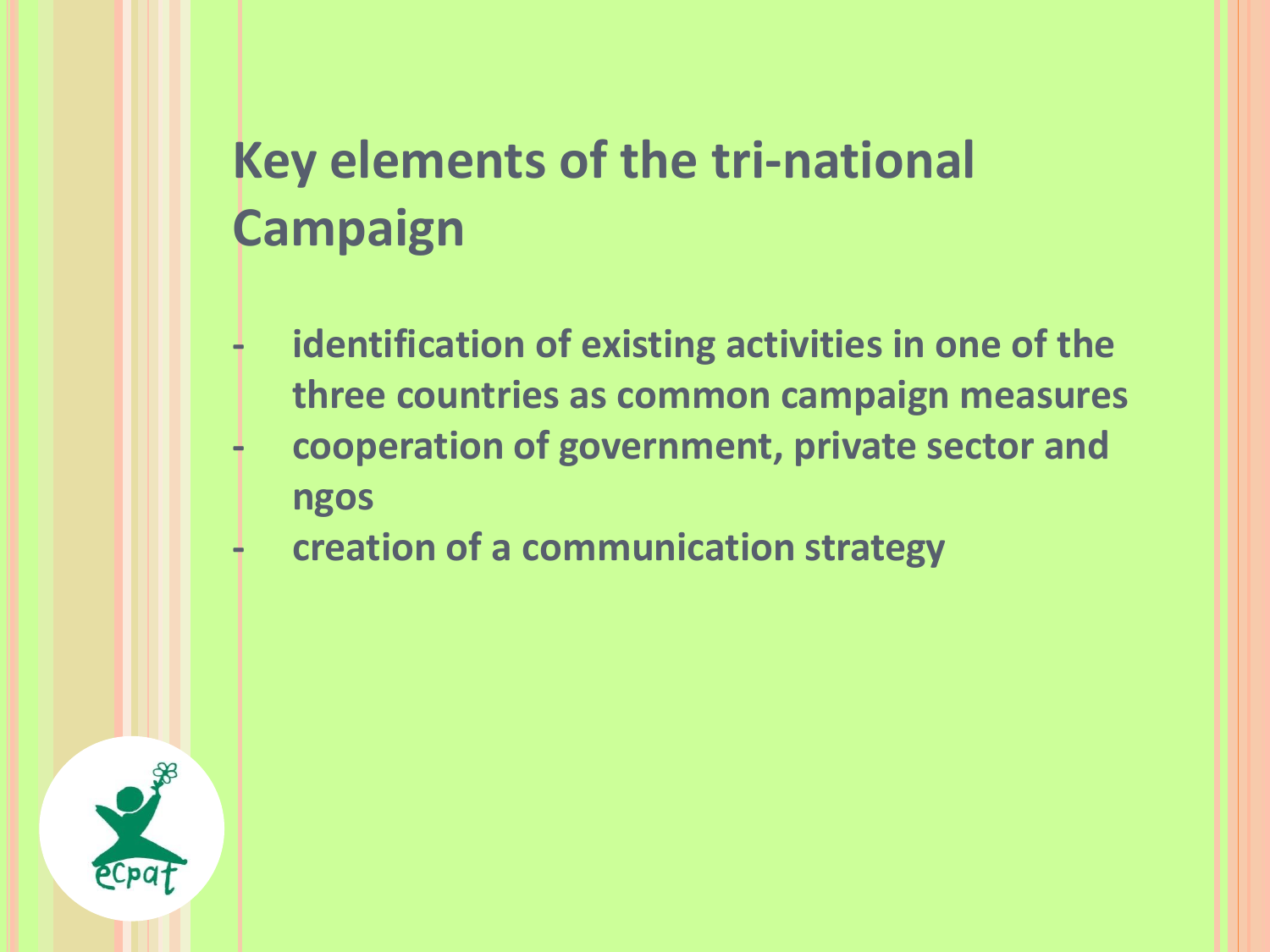**based on the ongoing activities design and development of campaign elements and activities:**

- **- in-flight spot**
- **- leaflet**
- **- reporting address**

**- an joint launch of the campaign with pressconferences**

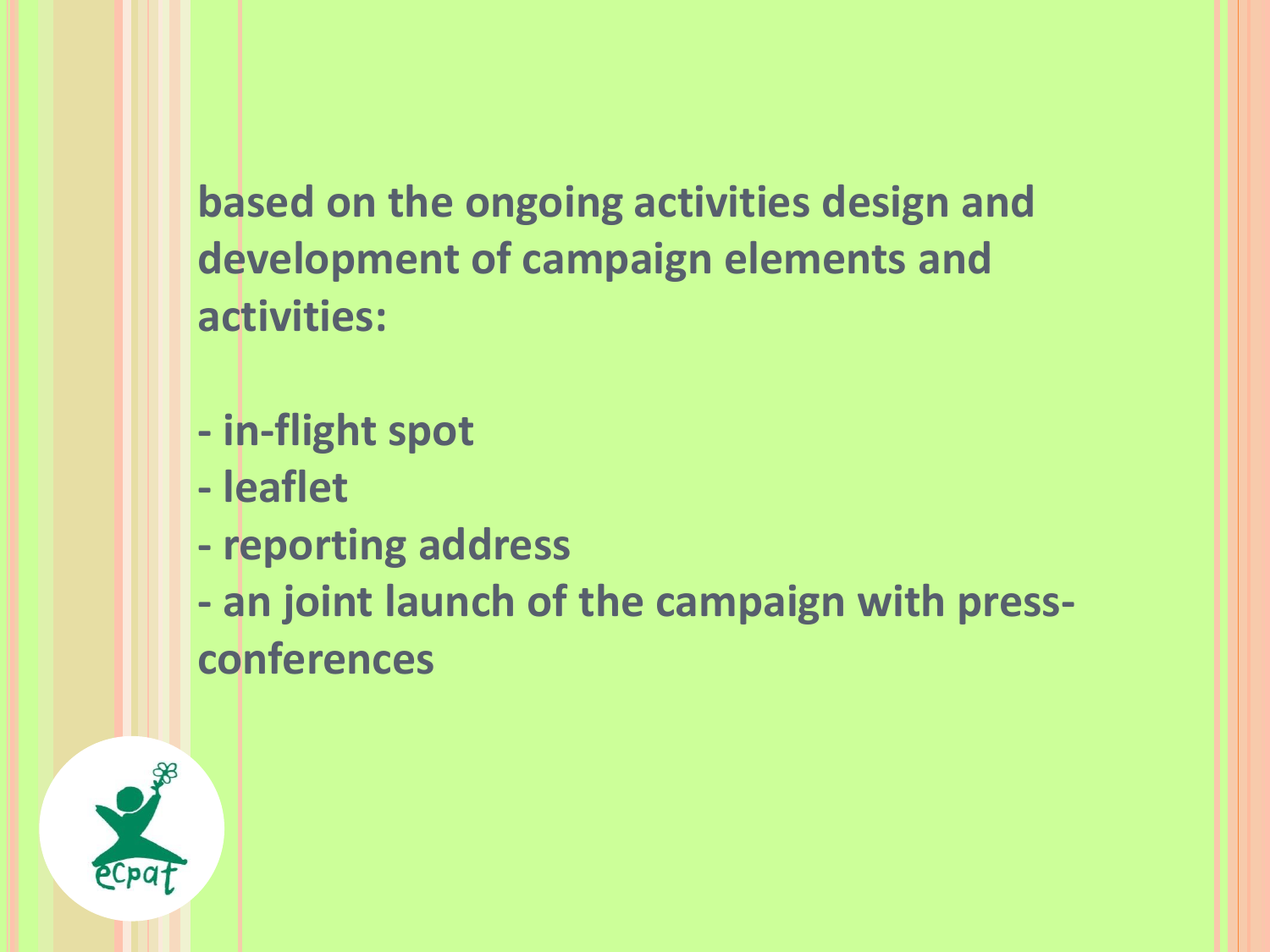## **Challenges**

**Reporting address in Austria known as police hotline for reporting of child pornography** 

**Reporting address not actively promoted by police in Austria and Germany**

**Weak engagement of tourism industry in Austria**

**Lack of budget/political will i.e. Media campaign in order to promote the reporting address in Austria**

**No involvement of railways and bus operators**

**Good start but weak in regard to create sustainable structure for ongoing campaign**

**Weakness in coordination and planning on the side of some of the involved Ministries**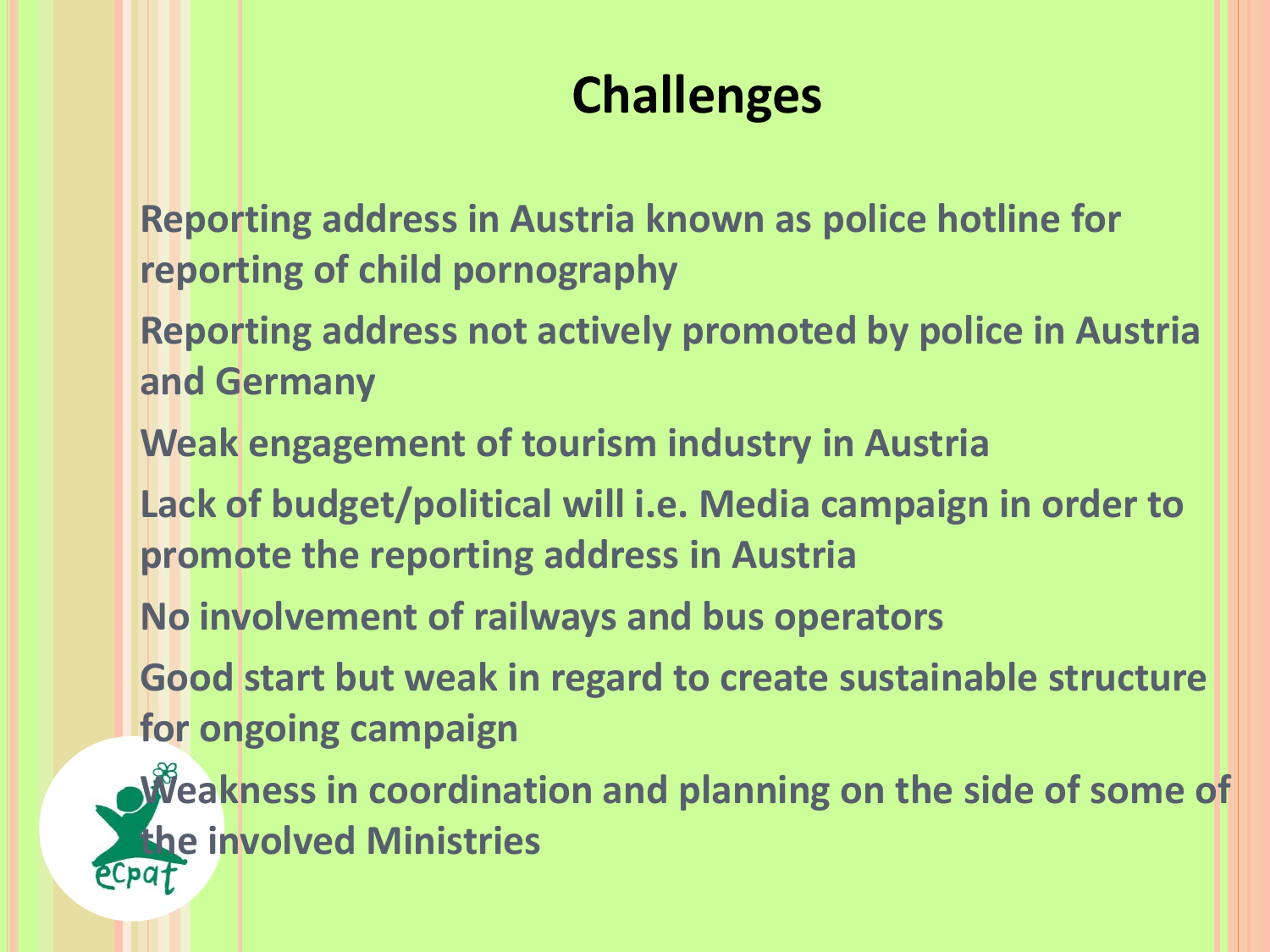#### **Austria**

Film spot "Witness" aired on AUSTRIAN long-haul flights, public screens (underground-stations), screens in medical doctor offices, ACCOR Austria Flyers disseminated in trainings, at conferences and by cooperating partners Reporting address [meldestelle@interpol.at](mailto:meldestelle@interpol.at) Training and E-Learning

**Germany**

Film spot "Witness" aired on Condor, TUI FLy, websites of tour operators, ACCOR Hotels Germany Flyers disseminated in trainings, at conferences, Tourism Fairs (ITB) and by cooperating partners Reporting address [stopp-missbrauch@bka.de](mailto:stopp-missbrauch@bka.de)

– Training and E-Learning



Film spot "Witness", websites of tour operators, public screens, ACCOR Hotels in Switzerland Flyers disseminated in trainings, at conferences, tourism fairs and by cooperating partners Reporting address [www.stopchildsextourism.ch](http://www.stopchildsextourism.ch/) Training and E-Learning

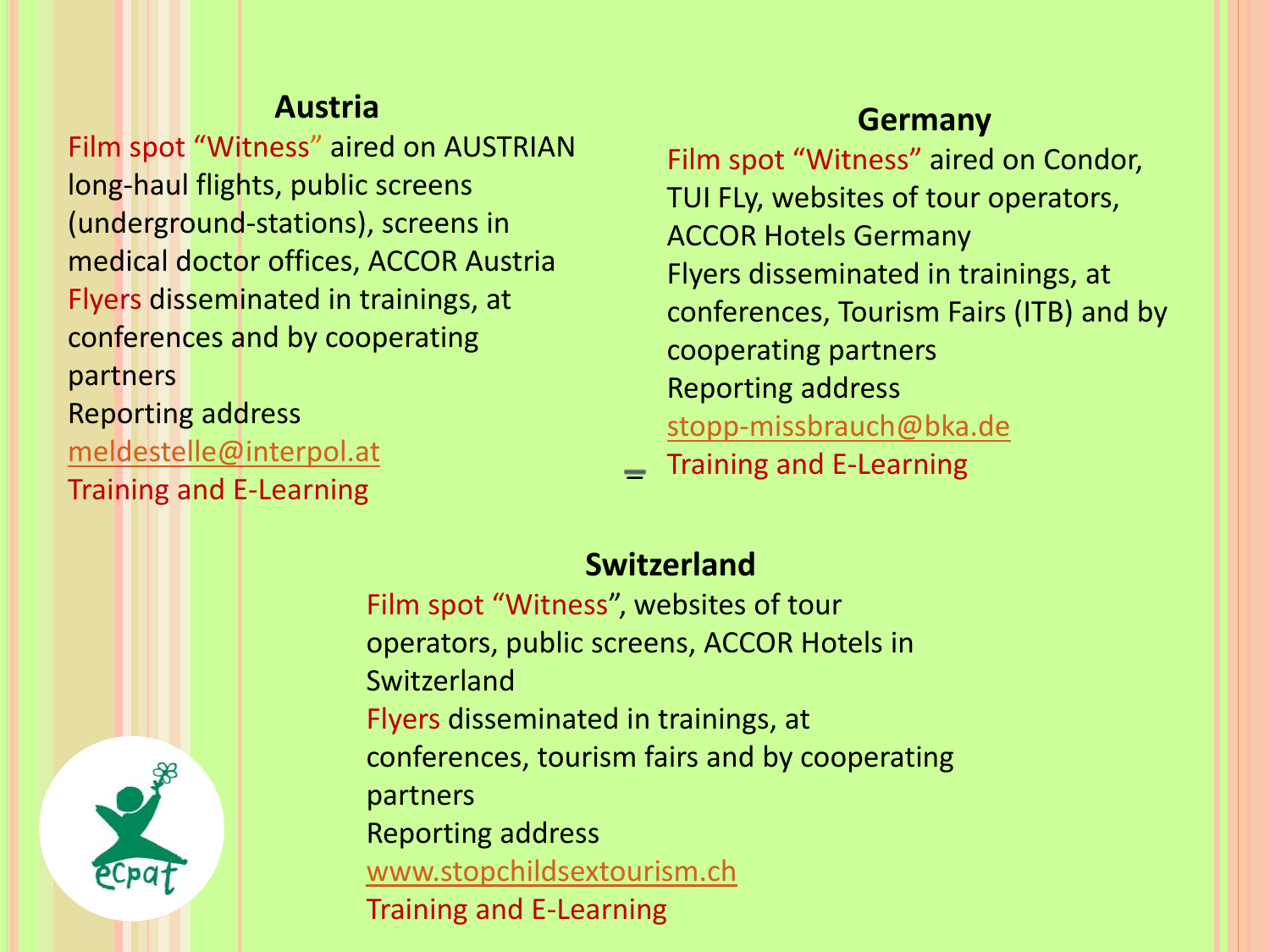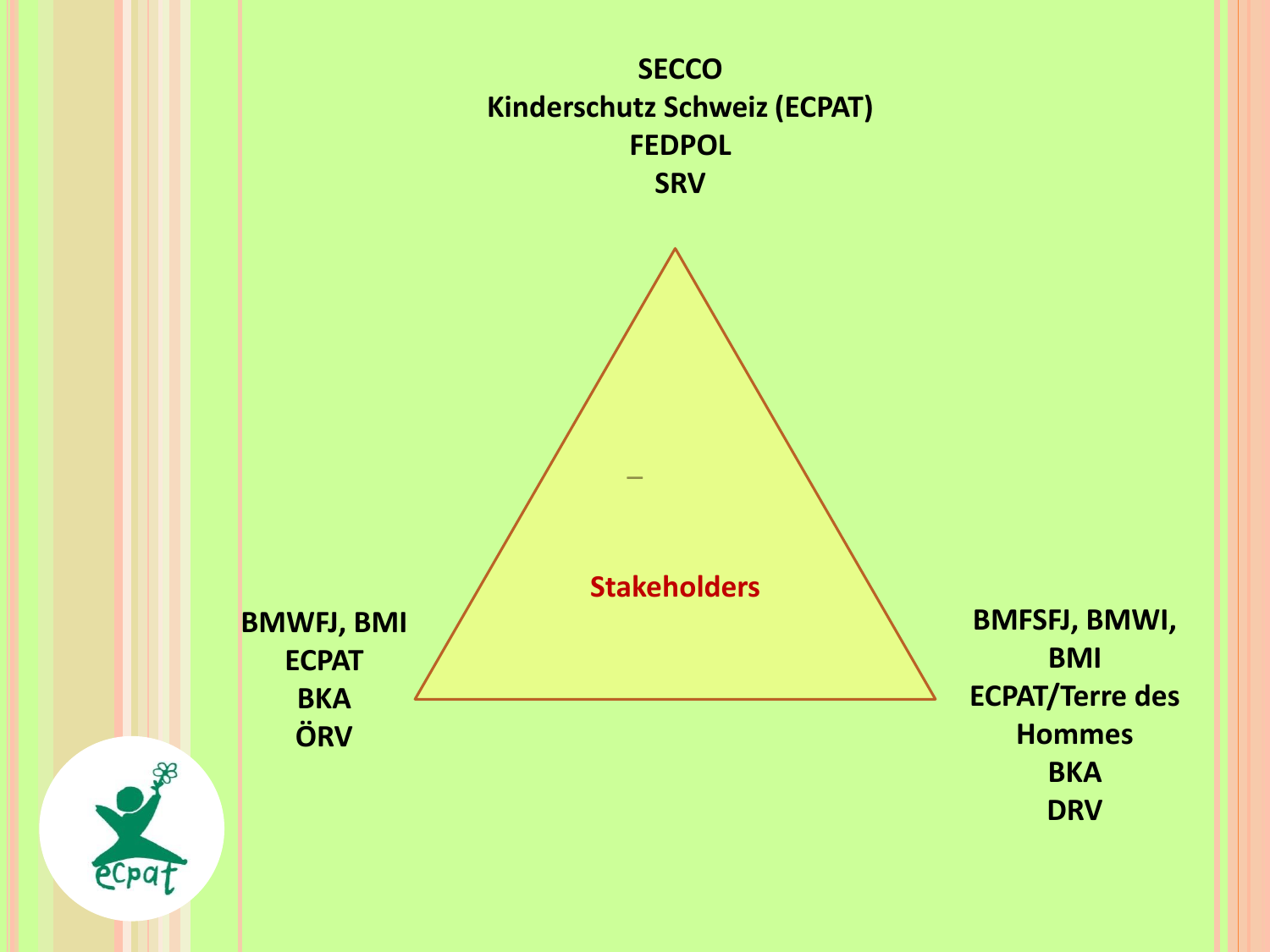### **AUSTRIA**

 Additional material produced by ECPAT with support of BMWFJ in order to promote the reporting address in 2011: flyers and banner.

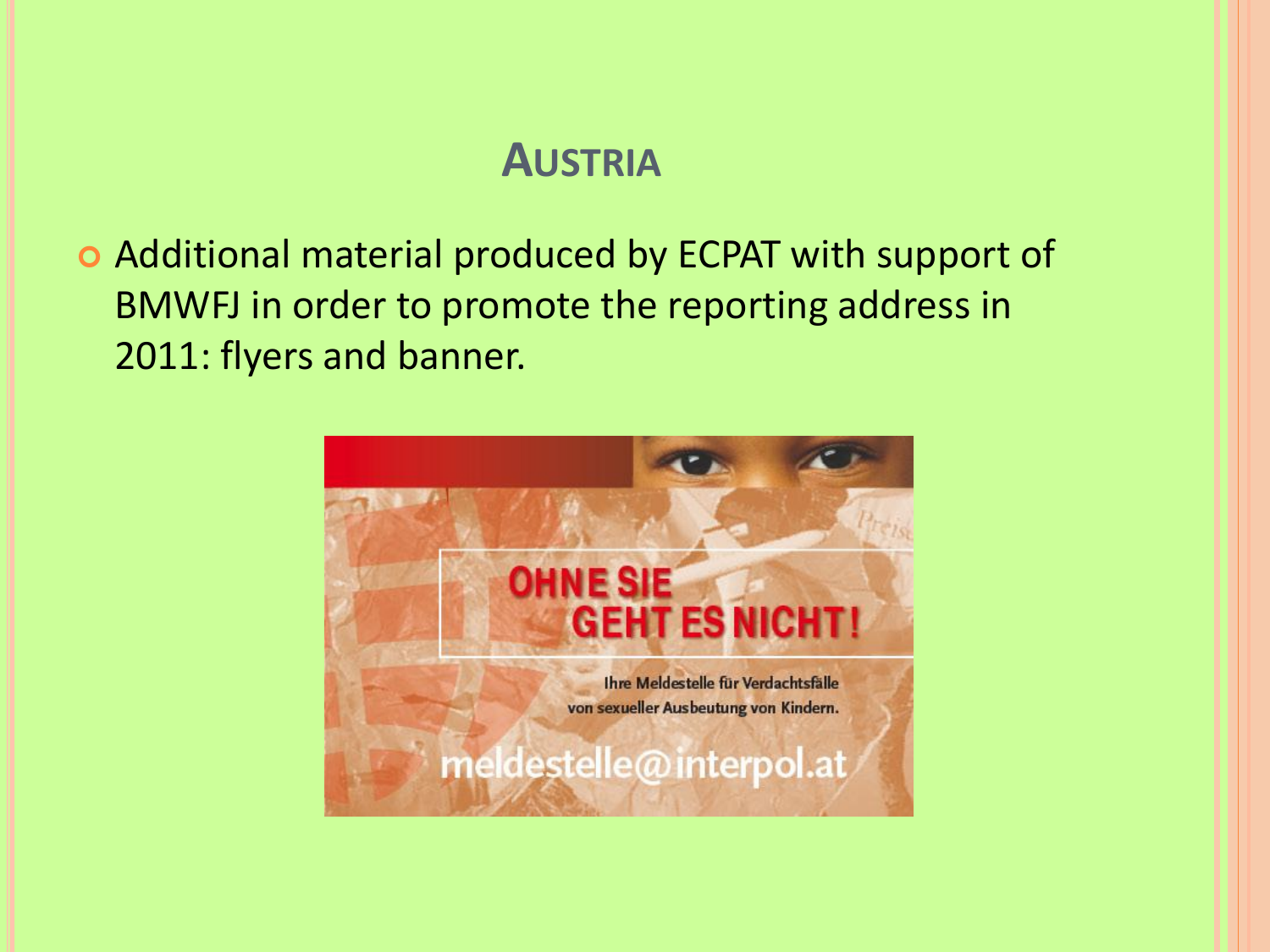### **GERMANY**

 Additional material produced by ECPAT in order to promote the reporting address in 2011: flyers.